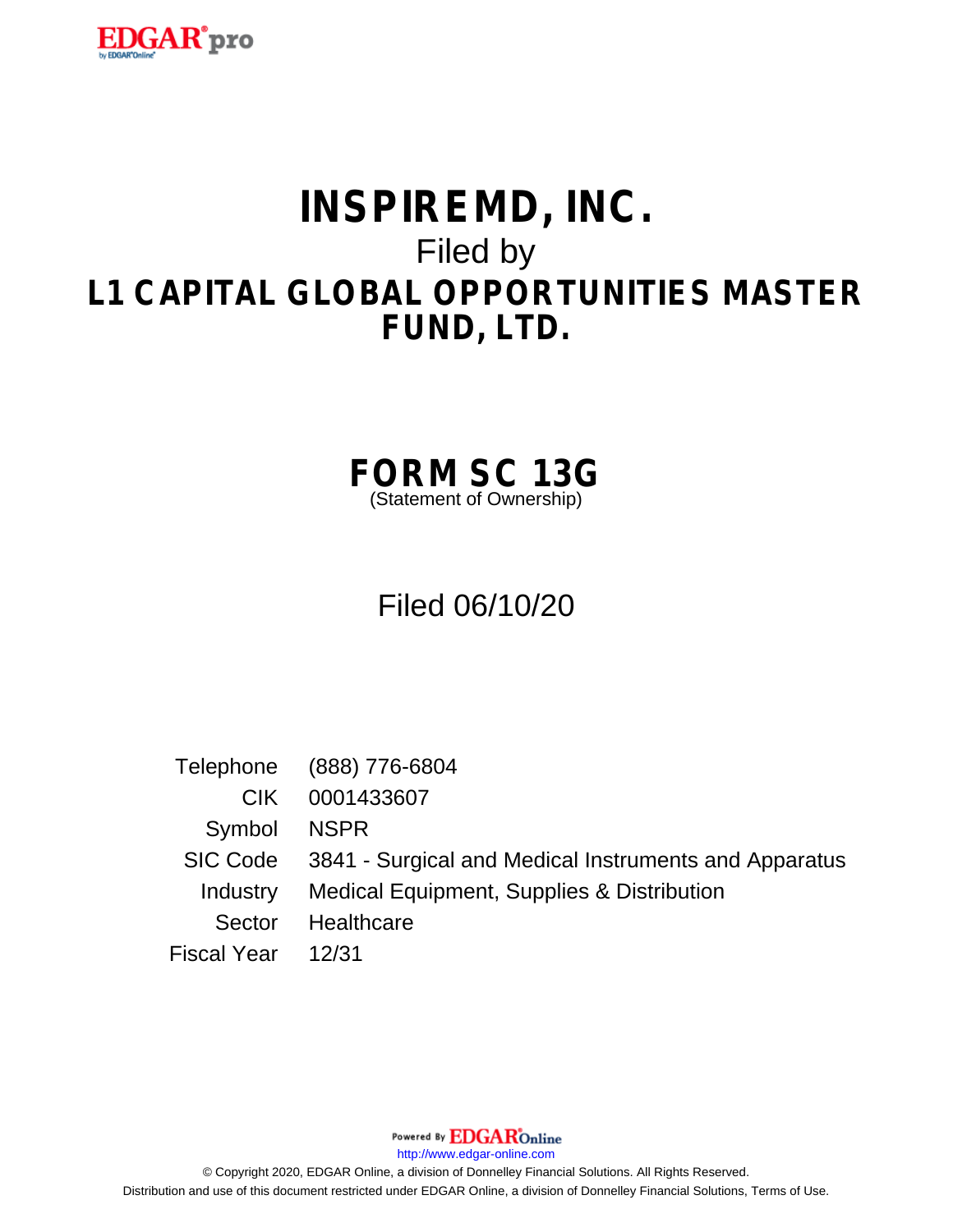## **SECURITIES AND EXCHANGE COMMISSION**

#### **Washington, D.C. 20549**

#### **SCHEDULE 13G**

#### **Under the Securities Exchange Act of 1934**

InspireMD, Inc.

(Name of Issuer)

Common Stock, par value \$0.0001 per share

(Title of Class of Securities)

45779A853

(CUSIP Number)

June 3, 2020

(Date of Event Which Requires Filing of this Statement)

Check the appropriate box to designate the rule pursuant to which this Schedule is filed:

 $\Box$  Rule 13d-1(b)

 $\boxtimes$  Rule 13d-1(c)

 $\Box$  Rule 13d-1(d)

\*The remainder of this cover page shall be filled out for a reporting person's initial filing on this form with respect to the subject class of securities, and for any subsequent amendment containing information which would alter the disclosures provided in a prior cover page.

The information required in the remainder of this cover page shall not be deemed to be "filed" for the purpose of Section 18 of the Securities and Exchange Act of 1934 (the "Act") or otherwise subject to the liabilities of that section of the Act but shall be subject to all other provisions of the Act (however, see the Notes).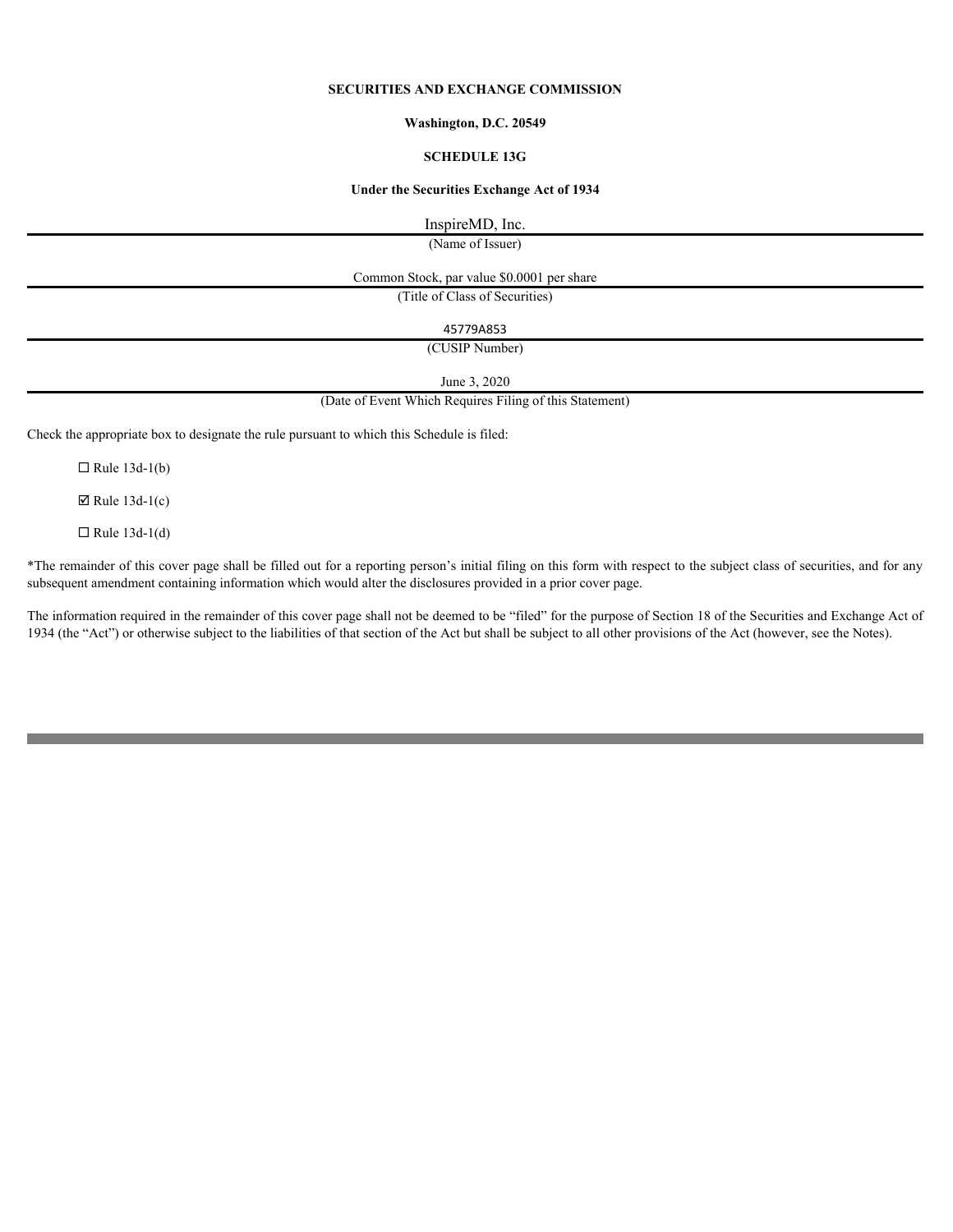|    | NAME OF REPORTING PERSONS          |                                                                                                                                                                                                                                                                                       |  |
|----|------------------------------------|---------------------------------------------------------------------------------------------------------------------------------------------------------------------------------------------------------------------------------------------------------------------------------------|--|
|    |                                    | L1 Capital Global Opportunities Master Fund Ltd.                                                                                                                                                                                                                                      |  |
|    |                                    | CHECK THE APPROPRIATE BOX IF MEMBER OF A GROUP                                                                                                                                                                                                                                        |  |
|    |                                    |                                                                                                                                                                                                                                                                                       |  |
|    | (a) $\Box$                         |                                                                                                                                                                                                                                                                                       |  |
|    | $(b)$ $\square$                    |                                                                                                                                                                                                                                                                                       |  |
| 3  | <b>SEC USE ONLY</b>                |                                                                                                                                                                                                                                                                                       |  |
|    |                                    |                                                                                                                                                                                                                                                                                       |  |
|    |                                    | CITIZENSHIP OR PLACE OF ORGANIZATION                                                                                                                                                                                                                                                  |  |
|    |                                    |                                                                                                                                                                                                                                                                                       |  |
|    | <b>Cayman Islands</b>              |                                                                                                                                                                                                                                                                                       |  |
|    | 5                                  | <b>SOLE VOTING POWER</b>                                                                                                                                                                                                                                                              |  |
|    |                                    | 1,198,669 shares of common stock $(1)(2)$                                                                                                                                                                                                                                             |  |
|    | NUMBER OF 6                        | <b>SHARED VOTING POWER</b>                                                                                                                                                                                                                                                            |  |
|    | <b>SHARES</b>                      |                                                                                                                                                                                                                                                                                       |  |
|    | <b>BENEFICIALLY</b>                | <b>SOLE DISPOSITIVE POWER</b>                                                                                                                                                                                                                                                         |  |
|    | <b>OWNED BY 7</b><br><b>EACH</b>   |                                                                                                                                                                                                                                                                                       |  |
|    | <b>REPORTING</b>                   |                                                                                                                                                                                                                                                                                       |  |
|    | <b>PERSON WITH</b>                 | 1,198,669 shares of common stock $(1)(2)$                                                                                                                                                                                                                                             |  |
|    | 8                                  | <b>SHARED DISPOSITIVE POWER</b>                                                                                                                                                                                                                                                       |  |
|    |                                    | $\theta$                                                                                                                                                                                                                                                                              |  |
| 9  |                                    | AGGREGATE AMOUNT BENEFICIALLY OWNED BY EACH REPORTING PERSON                                                                                                                                                                                                                          |  |
|    |                                    |                                                                                                                                                                                                                                                                                       |  |
|    |                                    | 1,198,669 shares of common stock $(1)(2)$                                                                                                                                                                                                                                             |  |
| 10 |                                    | CHECK BOX IF THE AGGREGATE AMOUNT IN ROW (9) EXCLUDES CERTAIN SHARES                                                                                                                                                                                                                  |  |
|    | $\Box$                             |                                                                                                                                                                                                                                                                                       |  |
| 11 |                                    | PERCENT OF CLASS REPRESENTED BY AMOUNT IN ROW (9)                                                                                                                                                                                                                                     |  |
|    |                                    |                                                                                                                                                                                                                                                                                       |  |
|    | $9.99\%(3)(4)$                     |                                                                                                                                                                                                                                                                                       |  |
| 12 | TYPE OF REPORTING PERSON           |                                                                                                                                                                                                                                                                                       |  |
|    | FI                                 |                                                                                                                                                                                                                                                                                       |  |
|    |                                    |                                                                                                                                                                                                                                                                                       |  |
|    |                                    | (1) Consists of 1,111,100 shares of common stock and 87,569 shares which may be purchased upon exercise of Pre Funded Warrants. On June 3,                                                                                                                                            |  |
|    |                                    | 2020, L1 Capital Global Opportunities Master Fund, Ltd. purchased 1,111,100 shares of common stock, 1,111,100 Pre Funded Warrants and                                                                                                                                                 |  |
|    |                                    | 2,222,200 Series F Warrants. L1 Capital Global Opportunities Master Fund, Ltd.'s acquisition of the common stock and Pre Funded Warrants<br>caused its beneficial ownership of the issuer to exceed the 4.99% beneficial ownership limitation. However the Pre Funded Warrants have a |  |
|    |                                    | 9.99% beneficial ownership limitation which cannot be exceeded. The Series F Warrants have a 4.99% beneficial ownership limitation and are                                                                                                                                            |  |
|    |                                    | therefore not exercisable within 60 days.                                                                                                                                                                                                                                             |  |
|    |                                    | (2) David Feldman and Joel Arber are both the Directors of L1 Capital Global Opportunities Master Fund Ltd. As such they each individually have                                                                                                                                       |  |
|    | sole dispositive and voting power. |                                                                                                                                                                                                                                                                                       |  |
|    |                                    | (3) Based on 11,974,710 shares of common stock outstanding as of June 3, 2020.<br>(4) The reporting person has not acquired the securities with any purpose, or with the effect, of changing or influencing the control of the issuer, or in                                          |  |
|    |                                    | connection with or as a participant in any transaction having that purpose or effect, including any transaction subject to Rule 13d-3(b), other than                                                                                                                                  |  |
|    |                                    | activities solely in connection with a nomination under Rule 14a-11.                                                                                                                                                                                                                  |  |

(4) The reporting person has not acquired the securities with any purpose, or with the effect, of changing or influencing the control of the issuer, or in connection with or as a participant in any transaction having that purpose or effect, including any transaction subject to Rule 13d-3(b), other than activities solely in connection with a nomination under Rule 14a-11.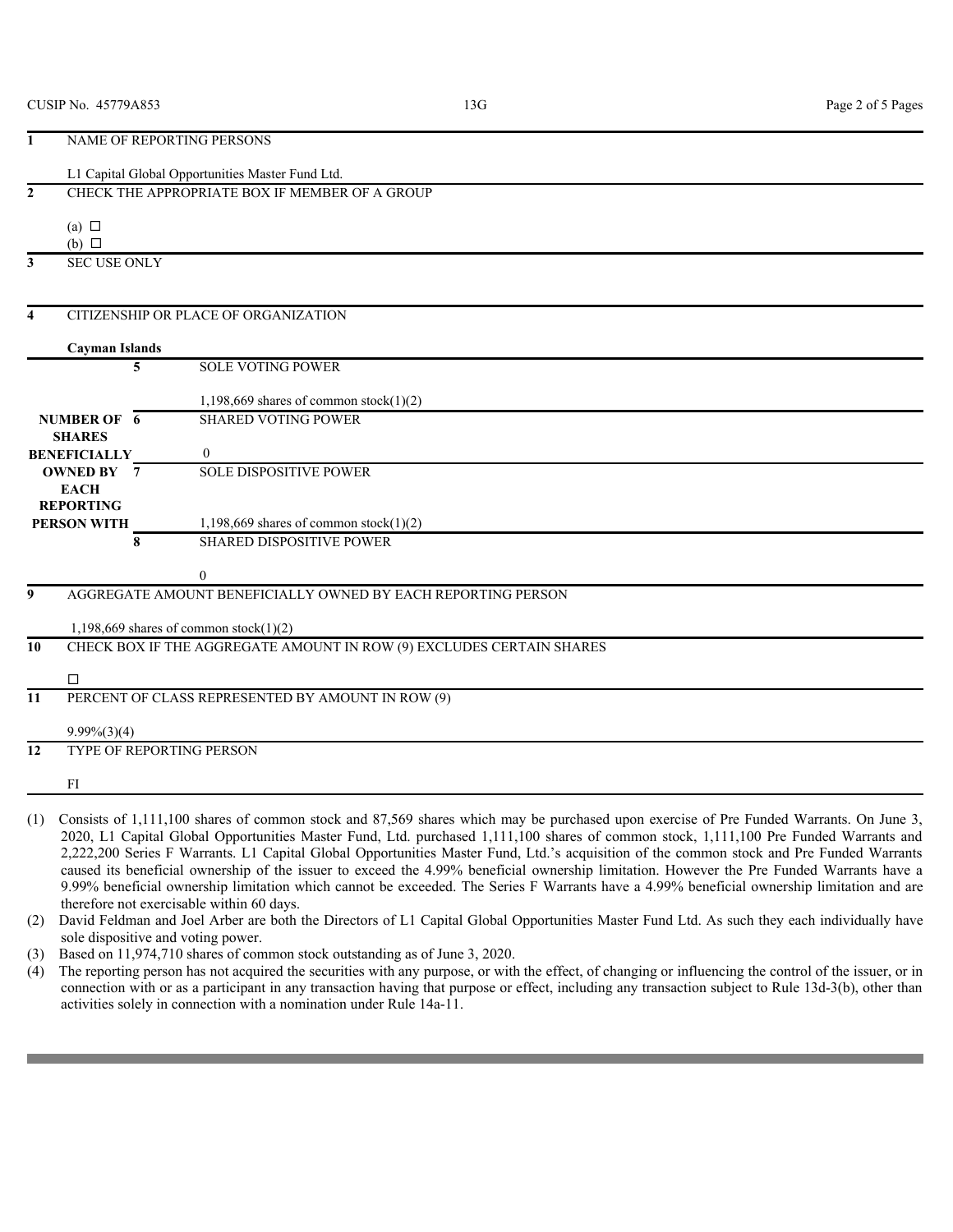## **Item 1. Security and Issuer.**

## **(a) Name of Issuer:**

InspireMD, Inc.

## **(b) Address of Issuer:**

 4 Menorat Hamaor St., Tel Aviv, Israel 6744832

## **Item 2. Identity and Background.**

## **(a) Name of Person Filing:**

L1 Capital Global Opportunities Master Fund, Ltd.

## **(b) Address of Principal Business Office or, if none, Residence:**

161A Shedden Road, 1 Artillery Court PO Box 10085 Grand Cayman, Cayman Islands KY1-1001

#### **(c) Citizenship or Place of Organization:**

Cayman Islands

## **(d) Title of Class of Securities:**

Common Stock, par value \$0.0001 per share ("Common Stock").

## **(e) CUSIP Number:**

45779A853

#### **Item 3.**

Not applicable.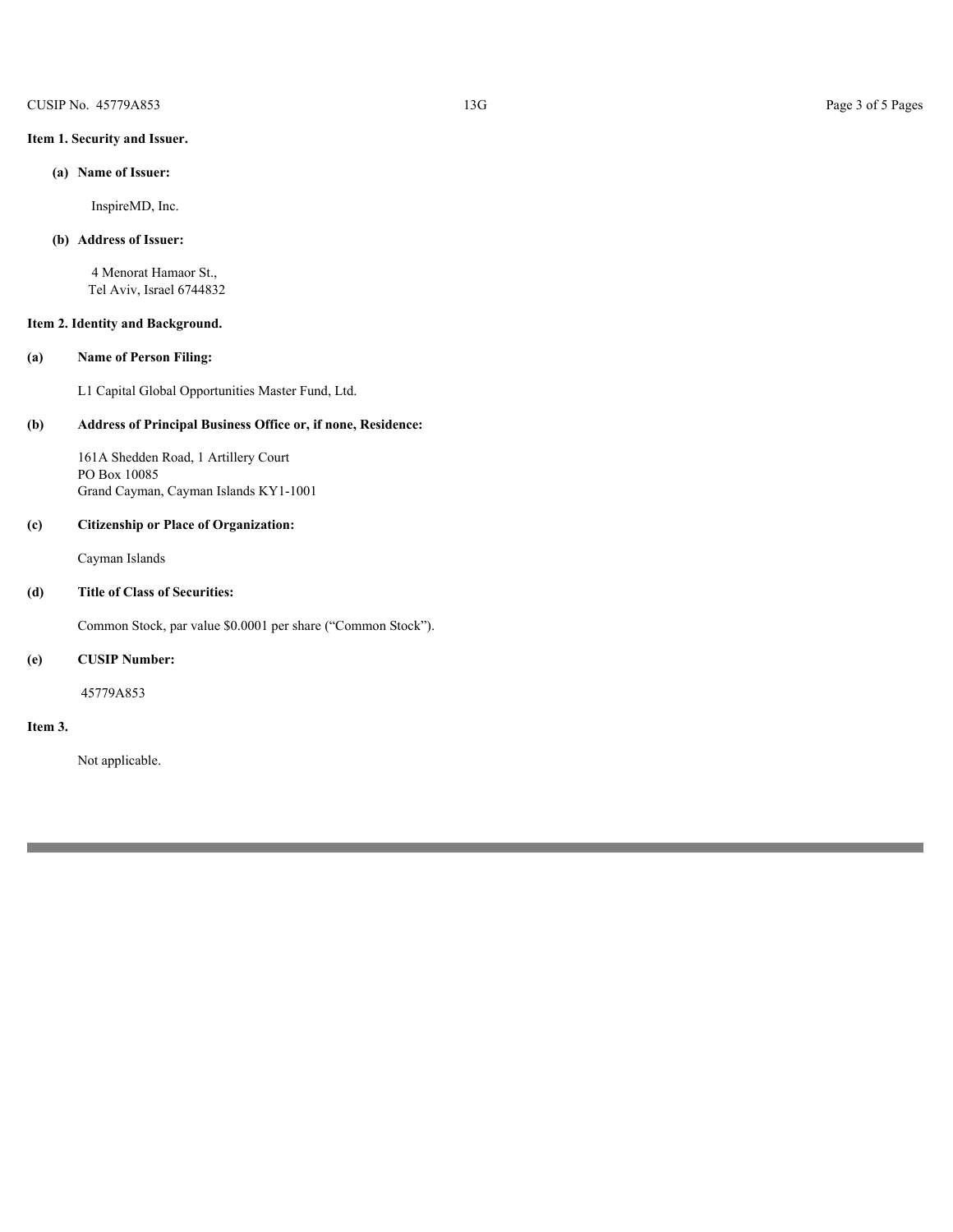#### **Item 4. Ownership.**

- (a) The information required by Items 4(a)-(c) is set forth in Rows (5)-(9) and Row (11) of the cover page and is incorporated herein by reference.
- (b) The percentage set forth on Row (11) of the cover page for the Reporting Person is based on 11,974,710 shares of Common Stock outstanding as of June 3, 2020.
- (c) David Feldman and Joel Arber are the Directors of L1 Capital Global Opportunities Master Fund Ltd. As such, L1 Capital Global Opportunities Master Fund Ltd, Mr. Feldman and Mr. Arber may be deemed to beneficially own (as that term is defined in Rule 13d-3 under the Securities Exchange Act of 1934) 1,198,669 shares of Common Stock. To the extent Mr. Feldman and Mr. Arber are deemed to beneficially own such shares, Mr. Feldman and Mr. Arber disclaim beneficial ownership of these securities for all other purposes.
- (d) The Reporting Person is a beneficial owner of 1,198,669 shares of Common Stock.

#### **Item 5. Ownership of 5 Percent or Less of a Class.**

If this statement is being filed to report the fact that as of the date hereof the reporting person has ceased to be the beneficial owner of more than 5 percent of the class of securities, check the following  $\Box$ 

#### **Item 6. Ownership of More than 5 Percent on Behalf of Another Person.**

Not applicable.

**Item 7. Identification and Classification of the Subsidiary Which Acquired the Security Being Reported on by the Parent Holding Company or Control Person.**

Not applicable.

#### **Item 8. Identification and Classification of Members of the Group.**

Not applicable.

#### **Item 9. Notice of Dissolution of Group.**

Not applicable.

#### **Item 10. Certifications.**

By signing below I certify that, to the best of my knowledge and belief, the securities referred to above were not acquired and are not held for the purpose of or with the effect of changing or influencing the control of the Issuer of the securities and were not acquired and are not held in connection with or as a participant in any transaction having that purpose or effect, other than activities solely in connection with a nomination under Rule 14a-11.